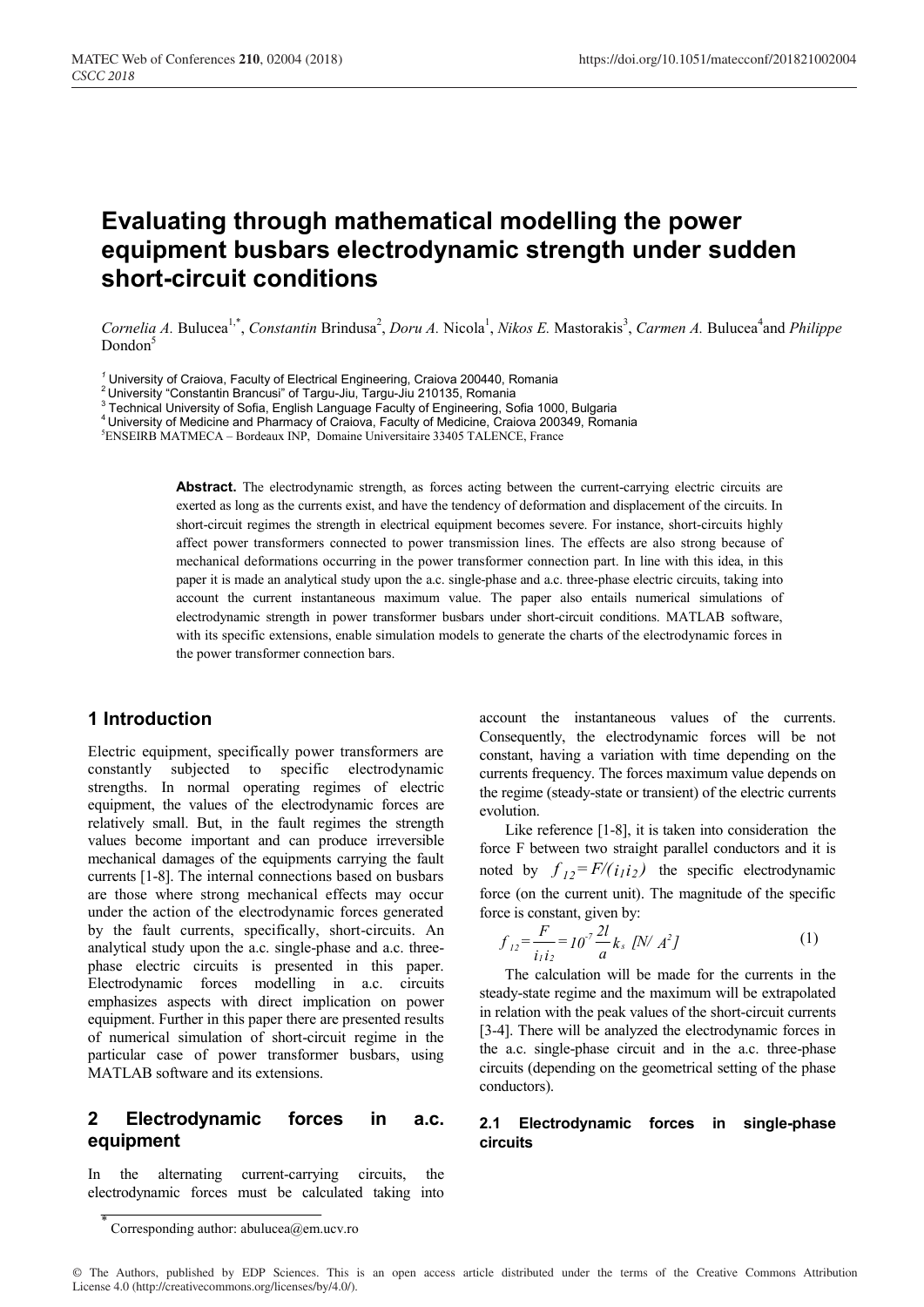Between two straight parallel conductors carrying in opposite senses the alternating current *i* will be exerted the repulsive electrodynamic forces *F* , like in Fig.1.



**Fig.1.** Electrodynamic forces in single-phase circuits

For the alternating currents  $i_l = i_l = I_m \sin \omega t = \sqrt{2}I \sin \omega t$ , the repulsive force between the two parallel conductors takes the form:

$$
F = f_{12}i_1i_2 = f_{12}(2I^2)\sin^2\omega t = \frac{1}{2}f_{12}(1-\cos 2\omega t)(\sqrt{2}I)^2
$$
 (2)

 The expression (2) emphasizes two components of the force F:

a constant component, with the magnitude  $\frac{1}{2} f_{12}(\sqrt{2}l)^2$  and

- a variable component with a cosinusoidal time variation, having the same amplitude as the constant component, but with a frequency of variation that is doubled than the currents frequency. Because cos *2t* is varying periodically between +1 and -1, the electrodynamic force F will have a variation between 0 and  $2F_{av}$ , without a sign change. The electrodynamic force is pulsing between 0 and  $F_{\text{max}}$ .

 The average value of the repulsion electrodynamic force  $F_{av}$  is given by:

$$
F_{av} = \frac{1}{2} f_{12} (\sqrt{2}I)^2
$$
 (3)

The maximum value of the electrodynamic force  $F_{\text{max}}$  is calculated as follows:

$$
F_{\text{max}} = 2\frac{1}{2}f_{12}(\sqrt{2}I)^2 = 2F_{av}
$$
 (4)

 Relation (4) emphasizes that any alternating current with the r.m.s. value I (equal to the direct current I magnitude) is producing a maximum electrodynamic force doubled than the force produced (in the same conditions) by the direct current  $I_{dc} = I$ .



**Fig.2.** Transient short-circuit current evolution

 In the case of the a.c. single-phase circuits submitted at short-circuit conditions, the current  $i_k$  is modifying with time, becomes asymmetrical [1-8] and the instantaneous

maximum value *i peak* (the first peak, named also the shock current) is strongly depending on the short-circuit appearance moment and on the circuit parameters, by the ratio X/R [1-8].

 If it is taken into consideration the value of the peak factor  $\chi$ , it will be emphasized (see Fig.2) that the asymmetric short-circuit peak current value  $i_{peak} = \sqrt{2} I_k \chi$  is greater than the maximum current value in the steady-state short-circuit  $\sqrt{2} I_k$ .

 In Fig.3 there are shown the electrodynamic forces evolutions in the transient short-circuit regimes, for two values of the circuit time constant  $\tau$ .



**Fig.3.** Resultant forces in transient short-circuit regime

When  $\chi = 1,8$ , the short-circuit maximum value of the a.c. electrodynamic force (4) becomes:

$$
F_{\max(a.c.)} = 2\frac{1}{2} f_{12}(\sqrt{2} I_k I_s)^2 \approx 6.48(f_{12} I_k^2) = 6.48 F_{\max(d.c.)}
$$
 (5)

#### **2.2 Electrodynamic forces in three-phase circuits**

These forces are exerting between the phase conductors of the three-phase electric circuits. Particularly, in a shortcircuit regime, the forces can reach important values [1-8].

Apart from the forces in the a.c. single-phase circuits (which always were maintaining the sense), in the threephase circuits a conductor is submitted to a force varying with time, which can shift its sense [1-8], passing from the attraction to the repulsion (and the reverse).

In the paper will be analyzed the influence of the conductors settlemet upon the resultant forces magnitude. There are taken into consideration the currents in a steadystate short-circuit, as the form:

$$
i_1 = \sqrt{2}I \sin \omega t
$$
;  $i_2 = \sqrt{2}I \sin(\omega t - \frac{2\pi}{3})$ ;  $i_3 = \sqrt{2}I \sin(\omega t + \frac{2\pi}{3})$  (6)

#### *2.2.1 Electrodynamic forces at same plane conductors settlement*

There are considered three-phase conductors, which are straight, parallel and in the same plane, as depicted in Fig.4. For the forces evaluation, conventionally it is established a current sense for the conductor upon is exerted the searched force and there are admitted opposite senses for the other two currents. For instance (Fig.4.a), on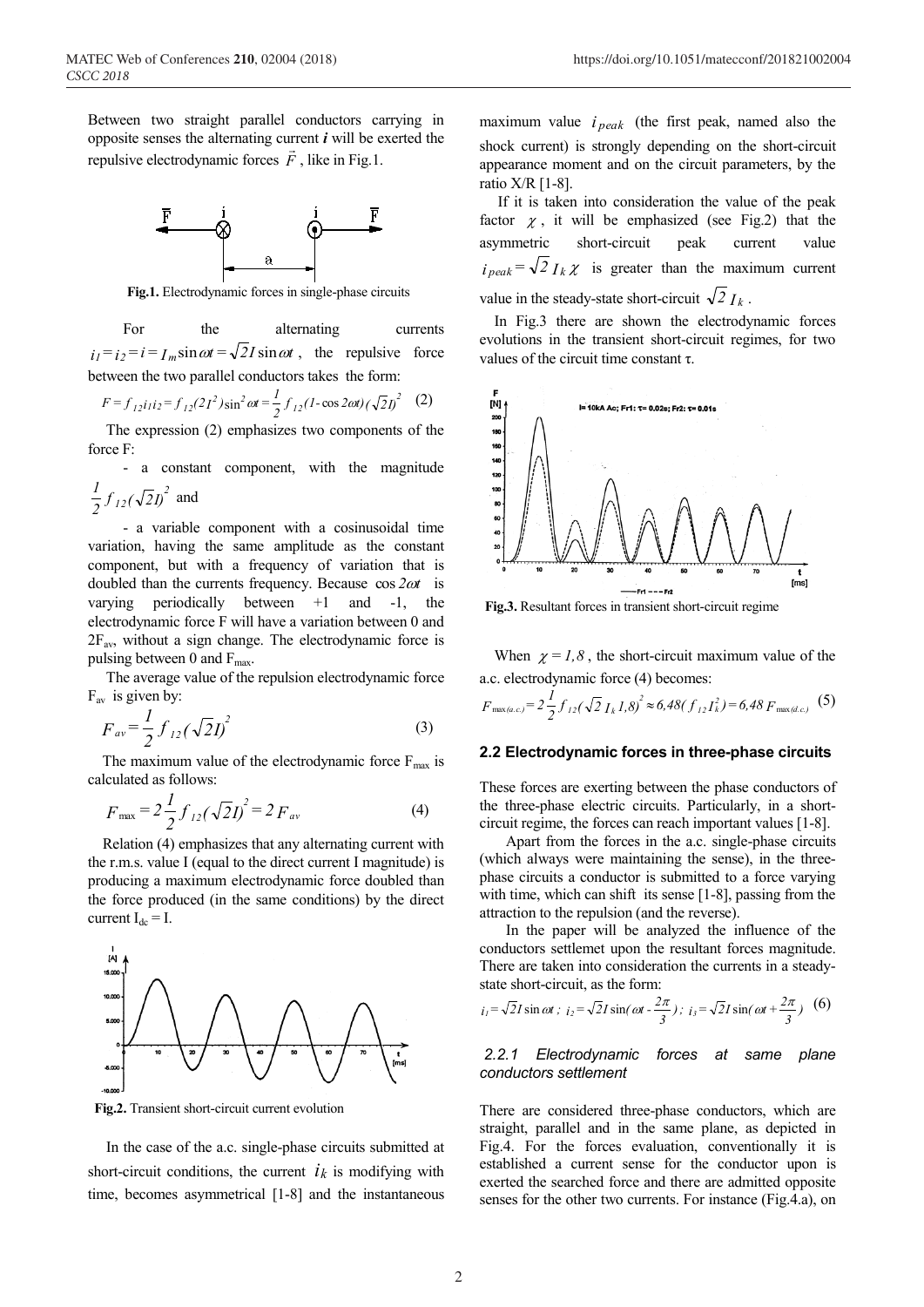the first conductor 1 will interact the currents from the conductors 2 and 3, by the repulsive forces  $F_{21}$  and  $F_{31}$ .





The resulting force  $F_1$  will be:

$$
F_{I} = F_{2I} + F_{3I} = f_{2I} i_2 i_1 + f_{3I} i_3 i_1 \tag{7}
$$

Depending on the force sign  $F_1$  it will appear the "conductor 1 repulsion" (if  $F_1>0$ ) or the "conductor 1 attraction" (if  $F_1 < 0$ ).

 Based on the specific forces definition relation (1), there are specified that:

$$
f_{21} = f_{12}
$$
;  $f_{31} = f_{13}$ ;  $f_{31} = 0.5 f_{21}$  (8)

 Taking into account the relations (8) and the currents expressions from  $(6)$ , the total force magnitude  $F_1$  (exerted upon the conductor 1), calculated with (7) will be:

$$
F_1 = f_{21}i_1(i_2 + \frac{1}{2}i_3) = \frac{\sqrt{3}}{4} f_{12} \left[ \sin(2\omega t + \frac{2\pi}{3}) - \frac{\sqrt{3}}{2} J(2I^2) \right] \tag{9}
$$

 Thus, in the steady-state regime of the three-phase currents, the force  $F_1$  has a harmonic time variation, with the doubled currents frequency. Moreover:

- for  $\sin(2\omega t + \frac{2\pi}{3}) = +1$  the force F<sub>1</sub> will have the

maximum positive value (it is an "attraction force"), with the magnitude  $F_{1\text{atr}}$ :

$$
F_{Iar} = \frac{\sqrt{3}}{4} f_{12} (I - \frac{\sqrt{3}}{2}) 2 I^2 = 0.0580 f_{12} (2 I^2)
$$
 (10)

- for  $\sin(2\omega t + \frac{2\pi}{3}) = -1$  the force F<sub>1</sub> will have the

maximum negative value (it is a "repulsion force"), with the magnitude  $F_{1rep}$ :

$$
F_{Irep} = \frac{\sqrt{3}}{4} f_{12} (I + \frac{\sqrt{3}}{2}) 2 I^2 = 0,8080 f_{12} (2 I^2)
$$
 (11)

Similarly, the forces  $F_{13}$  and  $F_{23}$  which are experienced upon the conductor 3 (see Fig.4.c) have the same magnitude order like those experienced upon the conductor 1 (acting on the same direction with the forces  $F_{21}$  and  $F_{31}$ , but in opposite senses).

The forces  $F_{13}$  and  $F_{23}$  which are exerted upon the middle conductor 2 (see Fig.4.b) are acting on the same direction, but in opposite senses. Taking as positive the sense of the force  $F_1$ , for the calculation of the force  $F_2$  it will result:

$$
F_2 = F_{32} - F_{12} = f_{32} i_3 i_2 - f_{12} i_1 i_2 \tag{12}
$$

 Due to the symmetrical arrangement of the conductors 1 and 3 we have  $f_{12}=f_{32}$  and with the currents relations from (12), the resulting force expression  $F_2$  can be brought to the form:

$$
F_2 = \frac{\sqrt{3}}{2} f_{12} \left[ \sin(2\omega t - \frac{\pi}{3}) \right] (2 I^2)
$$
 (13)

Because the function extremes  $sin(2\omega t - \pi/3)$  are  $\pm 1$ , the maximum values of the force  $F_2$  (exerted upon the middle conductor), stressed to an attraction (with "+") and, respectively, to a repulsion (with "-") will be:

$$
F_{2ar/rep} = \pm \frac{\sqrt{3}}{2} f_{12}(2I^2) = \pm 0.866 f_{12}(2I^2)
$$
 (14)

#### *2.2.2 Electrodynamic forces at space conductors settlement*

The settlement of the conductors at the vertices of a equilateral triangle it is indicated [4] for the impedances equalization on the over-head three-phase electric networks or in the case of the short three-phase network (carrying great currents).



**Fig.5.** Calculation of force  $F_1$  in three-phase circuits with spacial conductors settlement

As example, in Fig.5 have been represented the conductors 1, 2 and 3 arranged at the vertices of a equilateral triangle (with the side "a"). This time, the forces are not collinear. Thus, the force  $\vec{F}_{21}$  (between the conductors 2 and 1) is acting along the centers direction  $\overline{2}I$ , while the force  $\overline{F}_{3I}$  (between the conductors 3 and 1) is acting along the centers line  $\vec{3}$  *l*. Each of these forces

has a time variation depending on the alternating currents  $i<sub>1</sub>$ ,  $i<sub>2</sub>$  and  $i<sub>3</sub>$ , corresponding to the laws:

$$
F_{2I} = f_{2I} i_2 i_1 ; F_{3I} = f_{3I} i_3 i_1
$$
 (15)  
so that the resulting force  $\vec{F}_I$  (exerted upon the conductor

1) it is obtained by the vector addition (see Fig.5) of the repulsive forces  $\vec{F}_{21}$  and  $\vec{F}_{31}$ :

$$
\vec{F}_I = \vec{F}_{2I} + \vec{F}_{3I} \tag{16}
$$

For the analytical evaluation of the force  $\vec{F}_I$  it is considered a reference system xOy (like in Fig.5) and the vectorial equation (16) is projected on the two axes. It will result:

$$
F_{1x} = F_1 \cos \alpha = F_{21} \cos \frac{7\pi}{6} + F_{31} \cos \frac{5\pi}{6} = -\frac{\sqrt{3}}{2} f_{21} i_2 i_1 - \frac{\sqrt{3}}{2} f_{31} i_3 i_1
$$
 (17)  

$$
F_{1y} = F_1 \sin \alpha = F_{21} \sin \frac{7\pi}{6} + F_{31} \sin \frac{5\pi}{6} = -\frac{1}{2} f_{21} i_2 i_1 + \frac{1}{2} f_{31} i_3 i_1
$$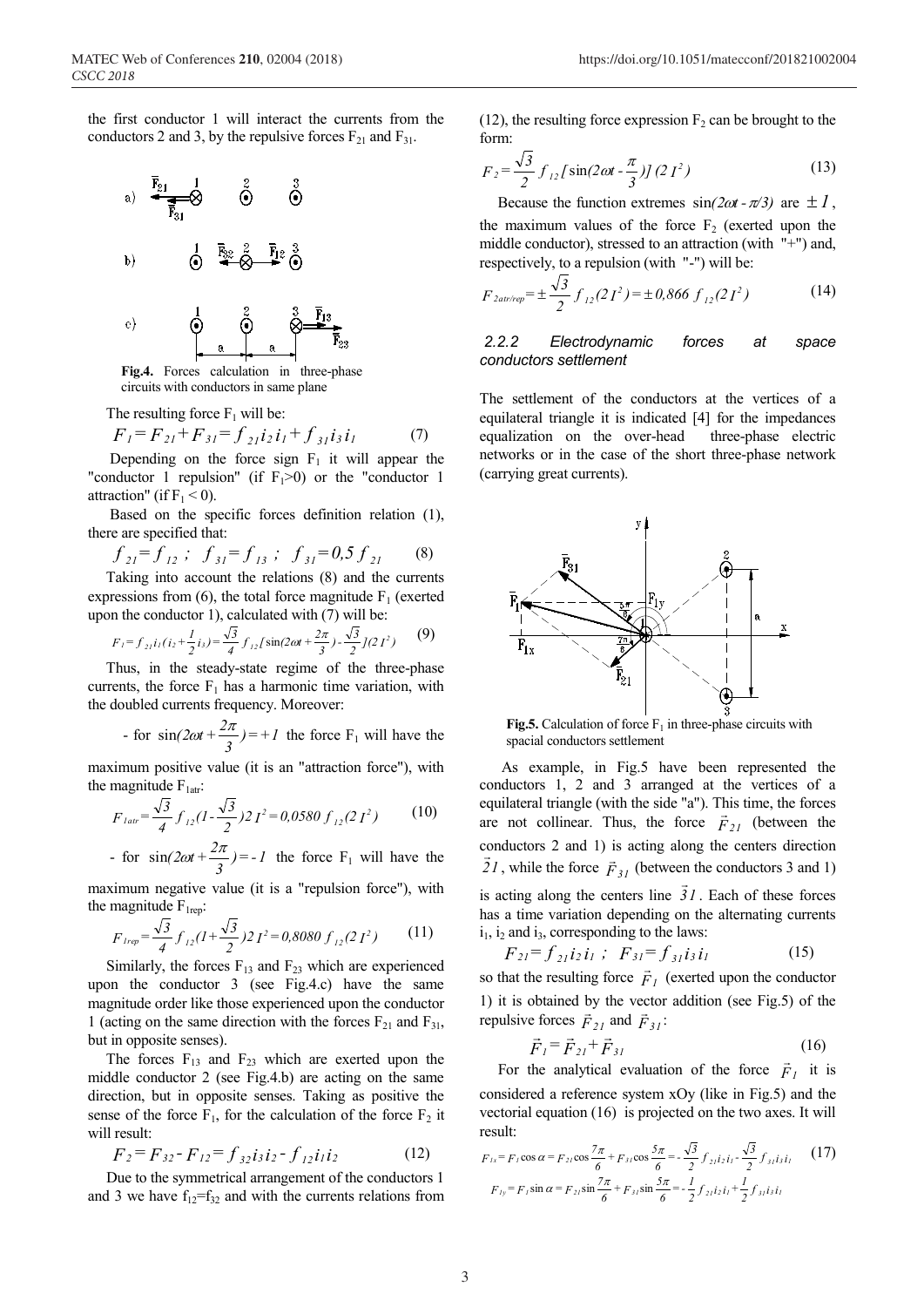The resulting force magnitude is established with the formula  $F_l = \sqrt{F_{lx}^2 + F_{ly}^2}$ .

 Moreover, due to the symmetrical settlement (in space) of the three phase conductors (1, 2 and 3), all specific forces will be equal and, consequently, there are accurate the relations:

$$
f_{12} = f_{21} = f_{23} = f_{32} = f_{31} = f_{13}
$$
 (18)

so that similar forces to  $\vec{F}_I$  (but, with a respective phasedisplacement in time and space) will be acting upon the other two phase-conductors.

 Taking into consideration the equalities of relation (18), the perpendicular components  $F_{1x}$  and  $F_{1y}$  become:

*<sup>f</sup> <sup>i</sup> (i -i ) <sup>2</sup> <sup>1</sup> <sup>f</sup> <sup>i</sup> (i +i ) ; F <sup>=</sup> <sup>2</sup> 3 F =- 1x <sup>12</sup> <sup>1</sup> <sup>3</sup> <sup>2</sup> 1y <sup>12</sup> <sup>1</sup> <sup>3</sup> <sup>2</sup>* (19) (19) The configuration of the key fault current

With the currents expressions for  $i_1$ ,  $i_2$  and  $i_3$  from (6), the components  $F_{1x}$  and  $F_{1y}$  given by (19) are developed as following:

$$
F_{1x} = \frac{\sqrt{3}}{4} f_{12} (\sqrt{2}I)^2 [I - \cos 2\omega t] \; ; \; F_{1y} = \frac{\sqrt{3}}{4} f_{12} (\sqrt{2}I)^2 \sin 2\omega t \quad (20)
$$

If the constant factor 
$$
A = \frac{\sqrt{3}}{4} f_{12}(\sqrt{2}I)^2
$$
 is

emphasized, then the components  $F_{1x}$  and  $F_{1y}$ , varying with time, can be written as the compact form:

$$
F_{1x} = F_{1x}(t) = A - A \cdot \cos 2\omega t
$$
;  $F_{1y} = F_{1y}(t) = A \cdot \sin 2\omega t$  (21)

Accordingly, the force magnitude  $F_1$  becomes:

$$
F_{I} = \sqrt{{F_{Ix}}^{2} + {F_{Iy}}^{2}} = 2 A |\sin \omega t|
$$
 (22)



**Fig.6.** Locus of end-point of force  $F_1$ 

From physical considerations, because the components  $F_{1x}$  and  $F_{1y}$  (21) are harmonic varying with time (with the same pulsation 2ω, but on perpendicular directions) it results that the vector peak  $\vec{F}_1$  (variable with time and space) will describe a circle of radius  $R = A$ , with the center on the axis Ox, in the point  $C(A,0)$ , like in Fig.6.

From the analysis of Fig.6 one could emphasize that the force  $F_1$  is varying with time both in magnitude and direction, and its maximum value  $F_{1max} = OB$ " is:

$$
F_{I\text{max}} = 0.866 f_{12} (\sqrt{2}I)^2 \tag{23}
$$

## **3 Case study. Power transformer busbars electrodynamic strength under sudden short-circuit conditions. Numerical simulation model and results**

Nowadays, an electric power system encompasses electric equipment that are in operating correlations. For instance, the electric connection circuits of power plants, based on fossil fuels as well as renewable sources, entail generator circuit-breakers (GCBs) at the generator terminals. A generator circuit-breaker is located between the generator and the main step-up transformer, this location influencing the operating conditions since GCBs are significantly more difficult to apply to some operating regimes than classical network circuit-breakers [3-4,9].

encountered by the generator breaker (GB) is represented in Figure 7, and details are as follows [9]:

- Faults at location  $K_1$  are called Generator (G)source faults or Generator-fed faults (which can be insulated or grounded three-phase and twophases short-circuits);
- Faults at location  $K_2$  are called System-source faults or Transformer (MT)-fed faults (which can be insulated or grounded three-phase and two-phases short-circuits);
- Faults at location  $K_3$  are called Generator-fed faults, on the high voltage side of the main stepup transformer (which can be insulated or grounded three-phase and two-phases shortcircuits, as well as single-phase short-circuits).



**Fig. 7**. Possible faults interrupted by a generator breaker GB

components of the fault current  $[3-4,9]$ . T $@2$  address To interrupt these kinds of faults, generator circuitbreakers must be capable of interrupting not only the high symmetrical fault current, but also the higher asymmetrical faults currents resulting from high d.c. meaningfully the operation conditions for the system encompassing the electric generator, the generator circuit-breaker and the main step-up transformer, in this study we analyze the short-circuit located in  $K<sub>2</sub>$  which is called system-source fault or transformer (MT)-fed fault.

Subsequently we take into consideration that the connection bars in both power transformer primary and secondary might be considered parallel conductors flowed by current. In these connection bars the electrodynamic stresses can be generated, that can be evaluated and visualized graphically for the correct dimensioning of these electrical equipment. These finite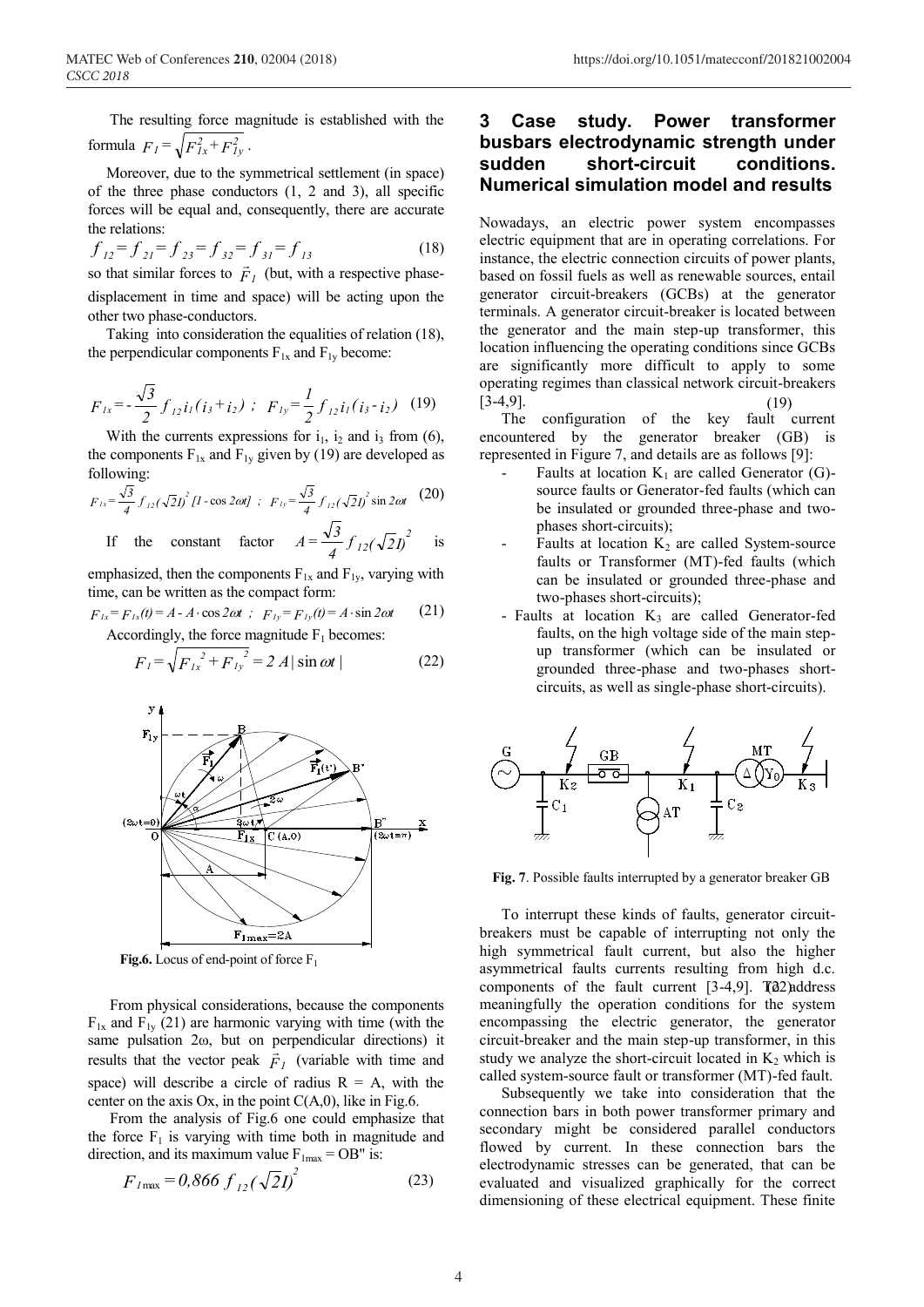cross-section bars are elastic mechanical systems insofar as they are not subject to strengths that exceed the elastic limit. Bars can be stacked at two extremities, plain, or fixed to the insulator.

Whether deformation defined by elongation is permanent or non-permanent, it is important that the space between the points defining the electrical potential difference between the two busbars does not exceed the dielectric rigidity of the cooling medium.

High values of electrodynamic strengths are given by short-circuit currents. In rated operating regime the electrodynamic strengths are much lower than those occurring in the short-circuit regime.

This paper is focusing on the short-circuit between two connection bars, meaning a two-phases short-circuit.

In order to built the simulation model using MATLAB and its extensions [10-11], one could consider that the electrodynamic strength under two busbars short-circuit conditions can be expressed in transient regime as the form below: 2

$$
S = M_c F_p F_d I_{sc}^2 (e^{-k_1 t} - \cos k_2 t)^2
$$
 (24)

where  $M_c$  is a working constant that takes into consideration the magnetic coupling with the magnetic circuit of the power transformer,  $F_p$  is a positioning constant of busbars,  $F_d$  is a correction function whose value is derived from the Dwight diagrams,  $I_{\rm sc}$  is the estimated short-circuit current,  $k_1$  is the working constant of the electric circuit considered with concentrated parameters, and  $K_2$  is the shape constant of the signal generated by the numerical simulation scheme.

The positioning constant  $F_p$  is depending on the ratio l/d, where l is the length of busbars, and d is the distance between them.

Subsequently the simulation model is achieved and the simulation results are depicted.



**Fig. 8.** Numerical simulation model built with MATLAB software Numerical simulation model built with MATLAB software. Input data are set by blocks Mc, Fp. Fd, Isc, K1, K2. Calculation blocks are Pd, Ad, G. Calculation functions are defined by blocks Fct. Output blocks Scope S and Dy S generates the working charts,, and displays strengths numerical values, respectively.



**Fig. 9.** Simulation of electrodynamic strength in power transformer busbars (blue). Pilot signals: cos (green); sin (red). OX axis - time axis  $\times$  20ms. OY axis – electrodynamic strength axis. K1= 0.25. K2= 0.07.



**Fig. 10.** Simulation of electrodynamic strength in power transformer busbars (blue). Pilot signals: cos (green); sin (red). OX axis - time axis  $\times$  20ms. OY axis – electrodynamic strength axis.  $K1 = 0.5$ .  $K2 = 0.08$ .



**Fig. 11.** Simulation of electrodynamic strength in power transformer busbars (blue). Pilot signals: cos (green); sin (red). OX axis - time axis  $\times$  20ms. OY axis - electrodynamic strength axis.  $K1 = 0.75$ .  $K2 = 0.1$ .



**Fig. 12.** Simulation of electrodynamic strength in power transformer busbars (blue). Pilot signals: cos (green); sin (red). OX axis - time axis  $\times$  20ms. OY axis – electrodynamic strength axis.  $K1=1$ .  $K2=0.2$ .

## **4 Discussion and Conclusion**

The analytical study highlighted that in the case of the a.c. single-phase circuits, for a r.m.s. value of the short-circuit current  $I_k$  equal to the current value  $I_{dc}$  in a d.c. circuit, the maximum electrodynamic force developed in the a.c.